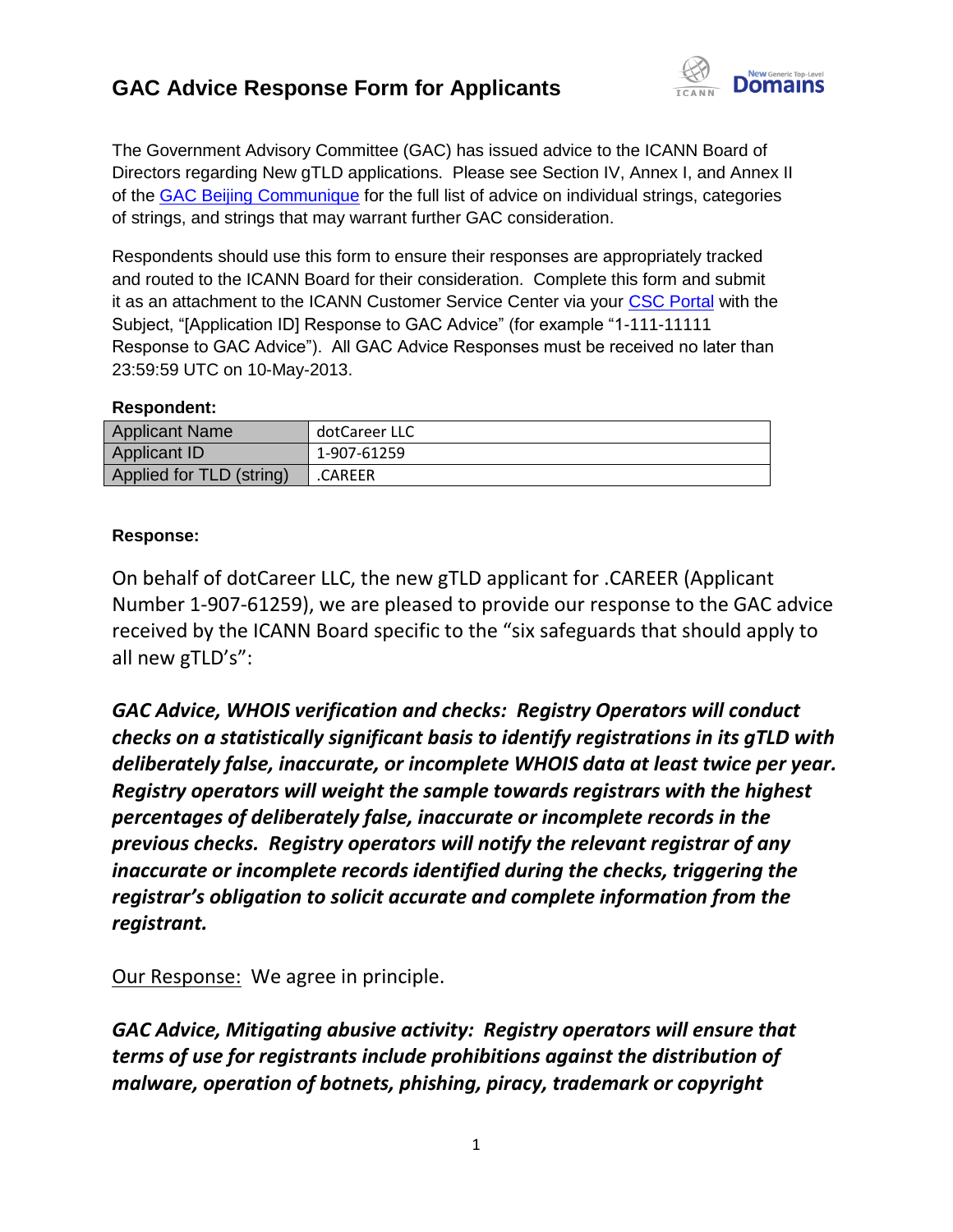## **GAC Advice Response Form for Applicants**



*infringement, fraudulent or deceptive practices, counterfeiting or otherwise engaging in activity contrary to applicable law.*

Our Response: We agree.

*GAC Advice, Security checks: While respecting privacy and confidentiality, Registry operators will periodically conduct a technical analysis to assess whether domains in its gTLD are being used to perpetrate security threats, such as pharming, phishing, malware, and botnets. If Registry operator identifies security risks that pose an actual risk of harm, Registry operator will notify the relevant registrar and, if the registrar does not take immediate action, suspend the domain name until the matter is resolved.*

Our Response: We agree in principle.

*GAC Advice, Documentation: Registry operators will maintain statistical reports that provide the number of inaccurate WHOIS records or security threats identified and actions taken as a result of its periodic WHOIS and security checks. Registry operators will maintain these reports for the agreed contracted period and provide them to ICANN upon request in connection with contractual obligations.*

Our Response: We agree in principle.

*GAC Advice, Making and Handling Complaints: Registry operators will ensure that there is a mechanism for making complaints to the registry operator that the WHOIS information is inaccurate or that the domain name registration is being used to facilitate or promote malware, operation of botnets, phishing, piracy, trademark or copyright infringement, fraudulent or deceptive practices, counterfeiting or otherwise engaging in activity contrary to applicable law.*

### Our Response: We agree.

**GAC Advice, Consequences: Consistent with applicable law and any related procedures, registry operators shall ensure that there are real and immediate consequences for the demonstrated provision of false WHOIS information and**